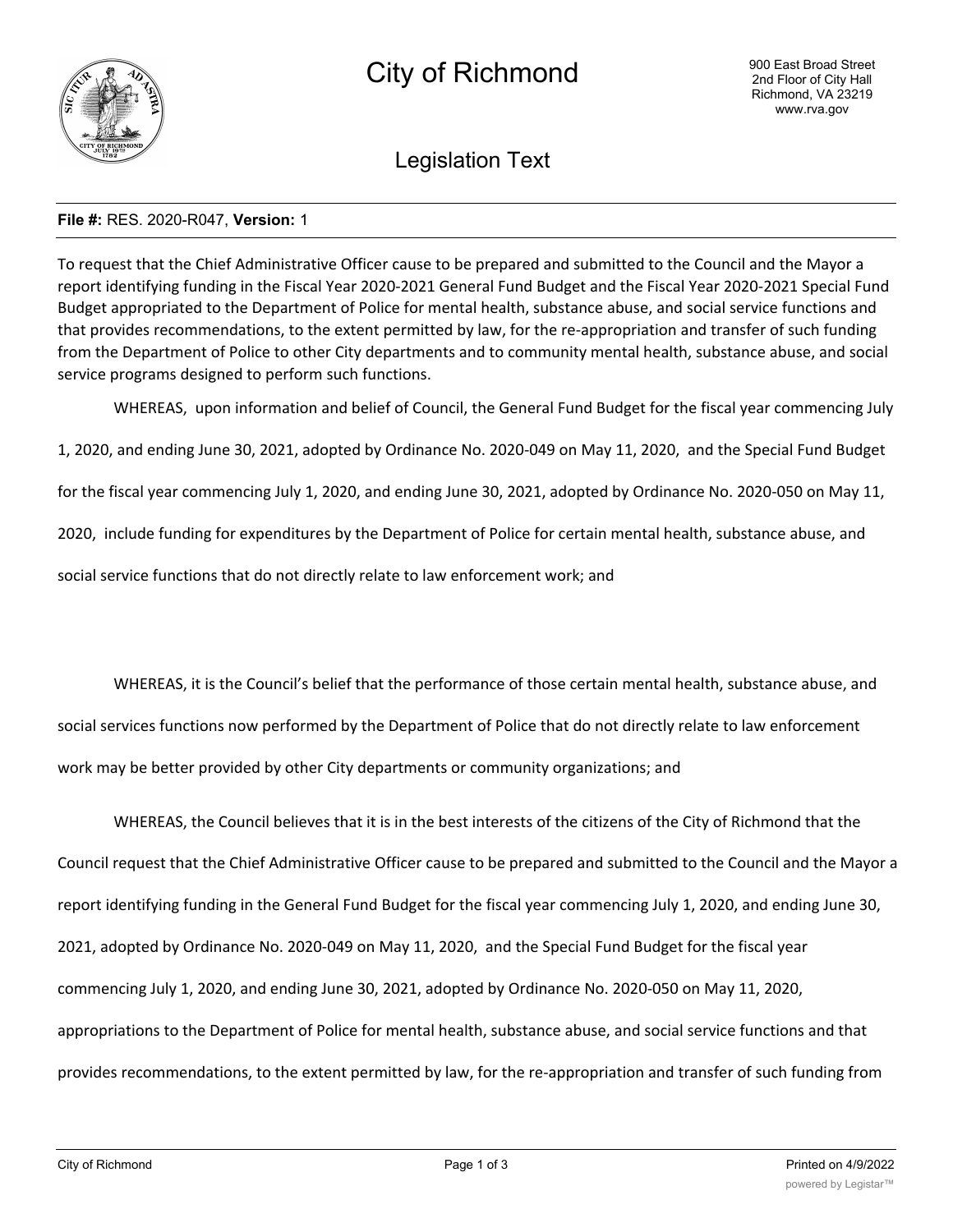## **File #:** RES. 2020-R047, **Version:** 1

the Department of Police to other City departments and to community mental health, substance abuse, and social service programs designed to perform such functions;

NOW, THEREFORE,

## BE IT RESOLVED BY THE COUNCIL OF THE CITY OF RICHMOND:

That the Council requests that the Chief Administrative Officer cause to be prepared and submitted to the Council and the Mayor a report identifying funding in the General Fund Budget for the fiscal year commencing July 1, 2020, and ending June 30, 2021, adopted by Ordinance No. 2020-049 on May 11, 2020, and the Special Fund Budget for the fiscal year commencing July 1, 2020, and ending June 30, 2021, adopted by Ordinance No. 2020-050 on May 11, 2020, appropriated to the Department of Police for mental health, substance abuse, and social service functions and that provides recommendations, to the extent permitted by law, for the re-appropriation and transfer of such funding from the Department of Police to other City departments and to community mental health, substance abuse, and social service programs designed to perform such functions.

### BE IT FURTHER RESOLVED:

That the Council hereby requests that, during the preparation of such report, the Chief Administrative Officer extend to the public one or more opportunities for public comment on the funding in the General Fund Budget for the fiscal year commencing July 1, 2020, and ending June 30, 2021, adopted by Ordinance No. 2020-049 on May 11, 2020, and in the Special Fund Budget for the fiscal year commencing July 1, 2020, and ending June 30, 2021, adopted by Ordinance No. 2020-050 on May 11, 2020, appropriated to the Department of Police for mental health, substance abuse, and social service functions and on recommendations for the re-appropriation and transfer of such funding from the Department of Police to City and community mental health, substance abuse, and social service programs equipped to perform such functions.

#### BE IT FURTHER RESOLVED: